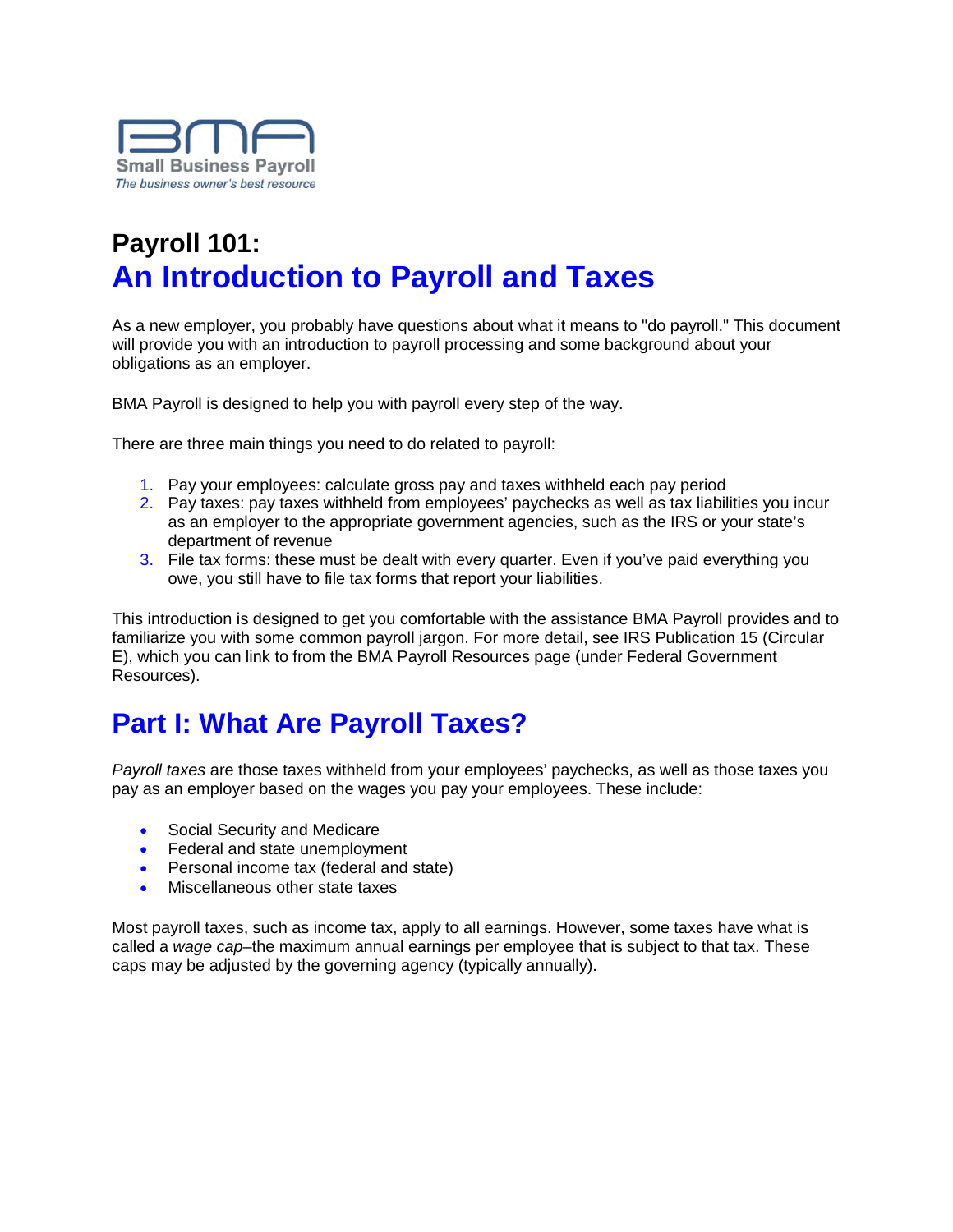| Summary of the most common payroll taxes:    |                                                                               |                                                                      |                         |  |
|----------------------------------------------|-------------------------------------------------------------------------------|----------------------------------------------------------------------|-------------------------|--|
|                                              | <b>Tax Rate</b>                                                               | <b>Who Pays</b>                                                      | <b>2017 Wage</b><br>Cap |  |
| Social Security (SS)                         | 6.2%                                                                          | <b>Employee and Employer</b>                                         | \$127,200               |  |
| Medicare                                     | Employee: 1.45% (2.35%<br>on wages paid over<br>\$200,000)<br>Employer: 1.45% | <b>Employee and Employer</b>                                         | unlimited               |  |
| Personal Income Tax<br>(PIT)                 | Varies based on<br>projected annual income                                    | Employee                                                             | unlimited               |  |
| Federal<br>Unemployment<br>(FUTA)            | 0.6%                                                                          | Employer                                                             | \$7,000                 |  |
| <b>State Unemployment</b><br>Insurance (SUI) | Varies based on<br>employer's experience<br>rate                              | Employer in all states; some<br>states have employee<br>contribution | Varies by<br>state      |  |

## **Social Security and Medicare**

Social Security and Medicare taxes are paid by both employers and employees. As an employer, you withhold the employee's part of the taxes and also pay a matching amount.

The employee tax rate (amount withheld) for Social Security is 6.2%. The employer tax rate for Social Security is 6.2% (12.4% total). This is a tax with a wage cap, which means that the tax is calculated only up to a maximum dollar amount of wages per employee each year. For 2017, the wage cap for Social Security is \$127,200.

The employee tax rate (amount withheld) for Medicare is 1.45% (2.35% on wages paid over \$200,000). The employer tax rate for Medicare tax is also 1.45%. There is no wage cap for Medicare tax, which means the tax is paid on all of the wages that the employee earns. (The exception is exempt wages–see "Special Tax Exemptions" section.)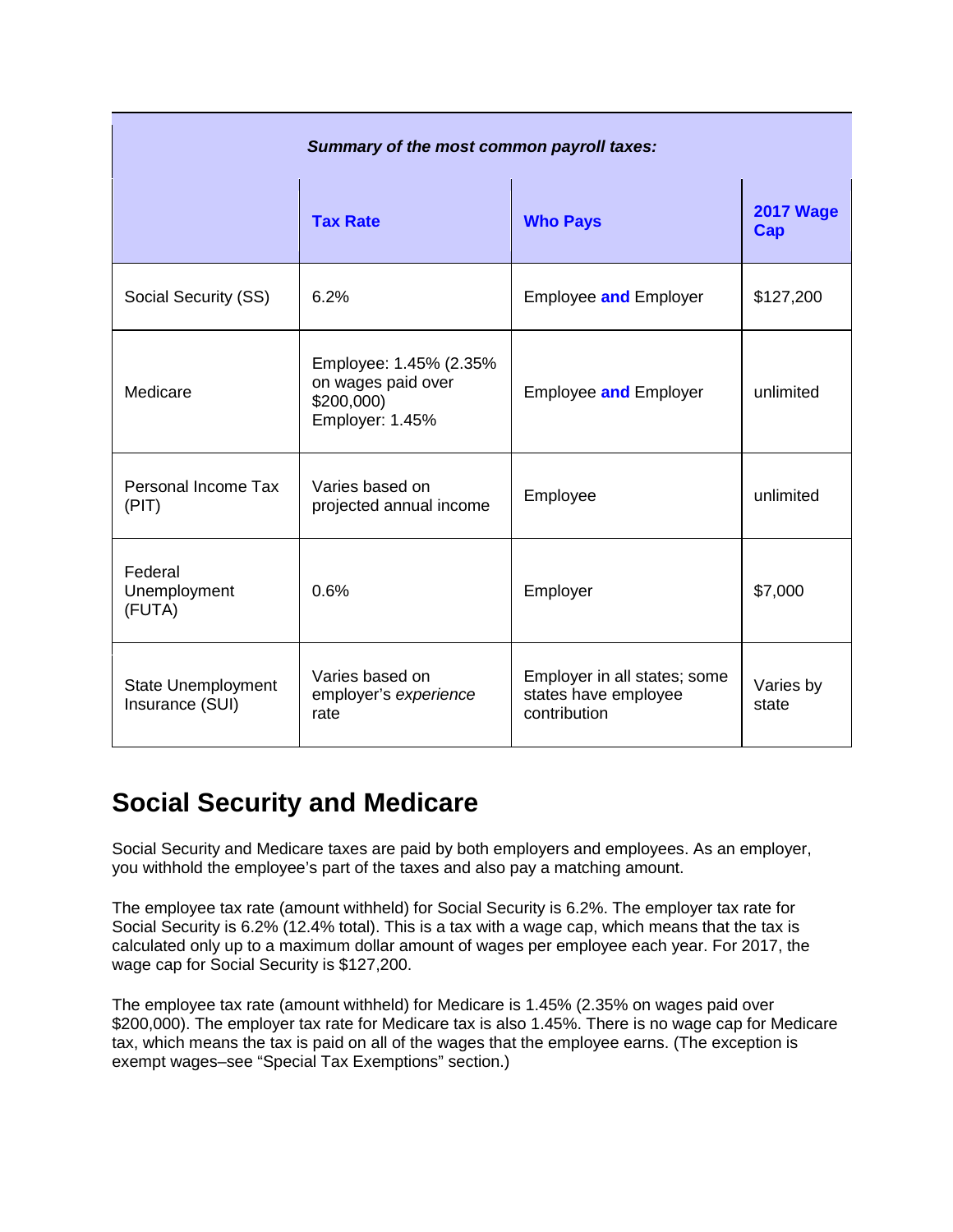## **Personal Income Tax**

The amount of federal income tax withheld from employees' paychecks depends on their marital status, the number of withholding allowances (exemptions) they claim on Form W-4, and their projected annual income.

In addition, all but 7 states have a personal income tax (exceptions are Alaska (AK), Florida (FL), Nevada (NV), Texas (TX), South Dakota (SD), Washington (WA), and Wyoming (WY)). It may be a flat tax rate, regardless of projected income, or a graduated tax rate based on annual income, like the federal income tax.

In some states, employees also pay local tax (to cities, school districts, or counties) through their paycheck.

**Form W-4.** An employee reports several items on Form W-4:

- *Filing Status.* This is the marital status that dictates which tax table will be used to calculate income tax withholding. For federal income taxes, there are four filing status options: single, married filing jointly, head of household, and married filing separately.
- *Withholding Allowances.* Also called *exemptions,* withholding allowances reduce taxable income by a designated amount per allowance. The IRS updates allowance amounts periodically. Factors such as number of dependents influence how many allowances an employee will claim.
- *Additional Amount to be Withheld.* This amount is added to the income tax calculated for each paycheck. It is on top of the amount of income tax withholding based on the employee's filing status and withholding allowances. An employee working multiple jobs might choose to have an additional amount withheld to compensate for understatement of annualized wages (and therefore understatement of his real tax rate) by each employer.

The W-4 includes several worksheets intended to help the employee arrive at the most accurate projection of tax liability possible. Some states have similar forms for state tax liability.

You'll find Form W-4, state equivalents, and other useful forms for new employees in the Taxes & Forms section of your BMA Payroll account, under Employee Setup. Once you enter your employee's W-4 and state information in their setup, BMA Payroll automatically calculates withholding for you.

## **Federal Unemployment (FUTA)**

The Federal Unemployment Tax Act (FUTA), along with the state unemployment systems, provides for payments of unemployment compensation to workers who have lost their jobs. For 2017, the effective FUTA tax rate is 0.6%. The tax applies to the first \$7,000 employers pay to each employee as wages during the year, so your maximum FUTA liability per employee is \$42.00 per year.

However, if any of your employees are exempt from State Unemployment Insurance (for example, they are Directors or Officers), your FUTA tax may be higher. Also, if your state has borrowed funds from the federal government to cover shortfalls in its unemployment insurance program, all employers in your state may be subject to additional tax liability at the end of the year to repay those loans.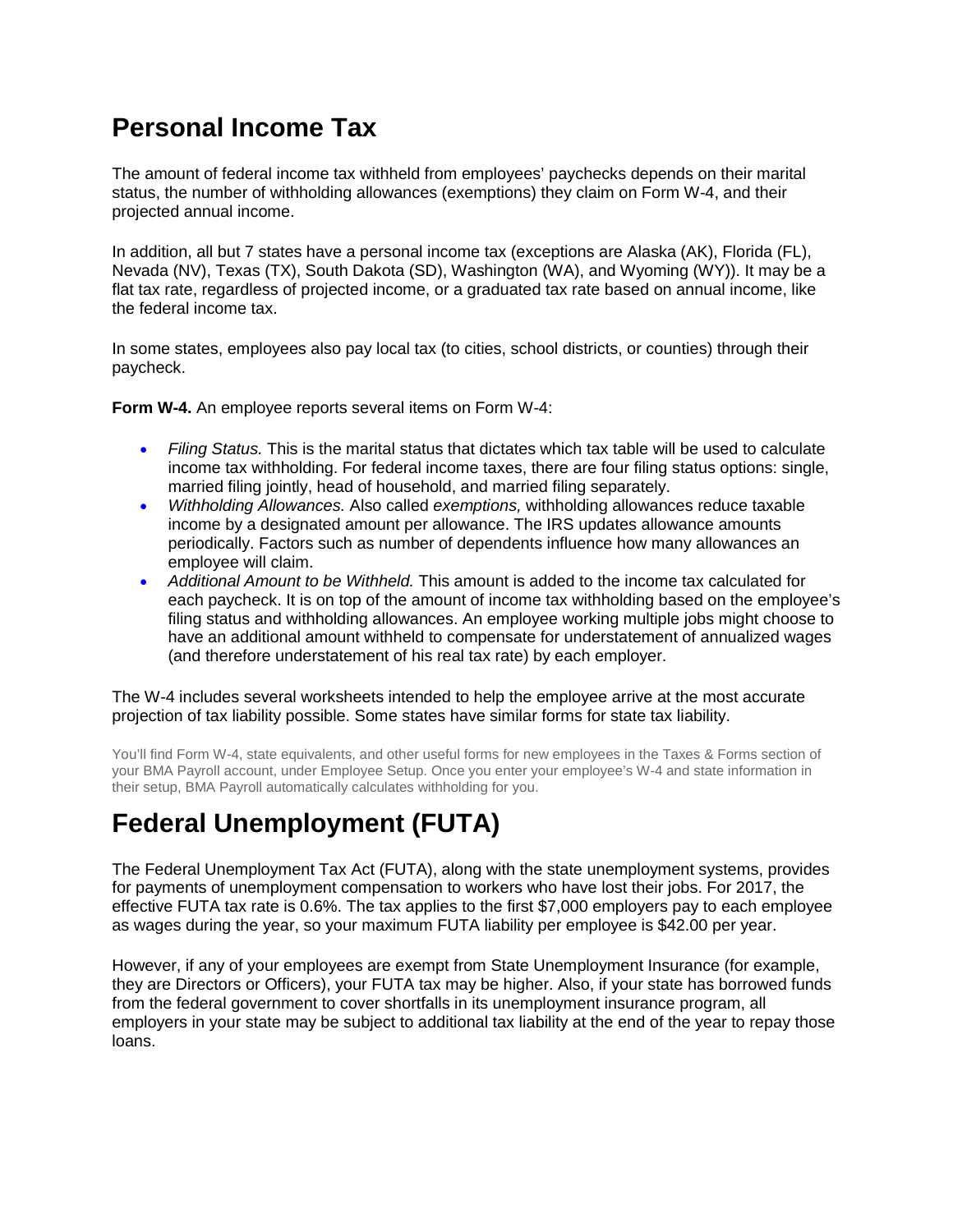### **State Unemployment Insurance (SUI)**

All states maintain a reserve for unemployment that is funded through an unemployment insurance tax. In most cases, SUI is paid only by the employer. Employees in some states, such as New Jersey and Pennsylvania, also contribute to SUI through their paychecks.

Most states have established a starting SUI rate for new employers. (Wherever possible, BMA Payroll provides this rate to you.) After a designated period of time, employers are assigned an experience rate, which may be higher or lower than the new employer rate depending on the employer's reserve account balance. You will receive a notice from the state if your rate changes.

## **Other Payroll Taxes**

Some states administer disability insurance (SDI) or workers' compensation as a tax collected through payroll. Many states also have a tax paid jointly with SUI that is used to fund job training programs. Where applicable, BMA Payroll calculates these taxes for you.

BMA Payroll tracks all tax rates and wage caps for you. Whenever there is a change coming, we automatically update our calculations. We 100% guarantee our paycheck calculations so you don't have to worry. If there are tax rates based on employer experience (like SUI), we'll prompt you to enter the rates that apply to you and provide you with assistance in finding your rate if you don't know it.

## **Special Tax Exemptions**

Some types of employees are exempt from one or more payroll taxes, which means that they do not pay those taxes. For example, a minor working for a parent who is a sole proprietor does not have to pay social security, Medicare, or FUTA.

In addition, certain portions of regular employees' wages may be exempt from one or more payroll taxes. For example, *tax-sheltered* or *pretax* insurance plans save both the employer and the employee money by exempting premium amounts from all federal taxes and some state taxes. Some fringe benefits, like S-Corporation owners' health insurance, are also taxed differently from regular wages.

If your company is a not-for-profit 501(c)3 corporation, you do not pay FUTA at all–regardless of who your employees are.

BMA Payroll automatically handles the special taxability of certain wage types. If you have employees who are eligible for special tax exemptions, you can indicate this when you are setting up the employee. Your accountant can help you determine whether you have employees who fall in this category; however, most employees pay all payroll taxes.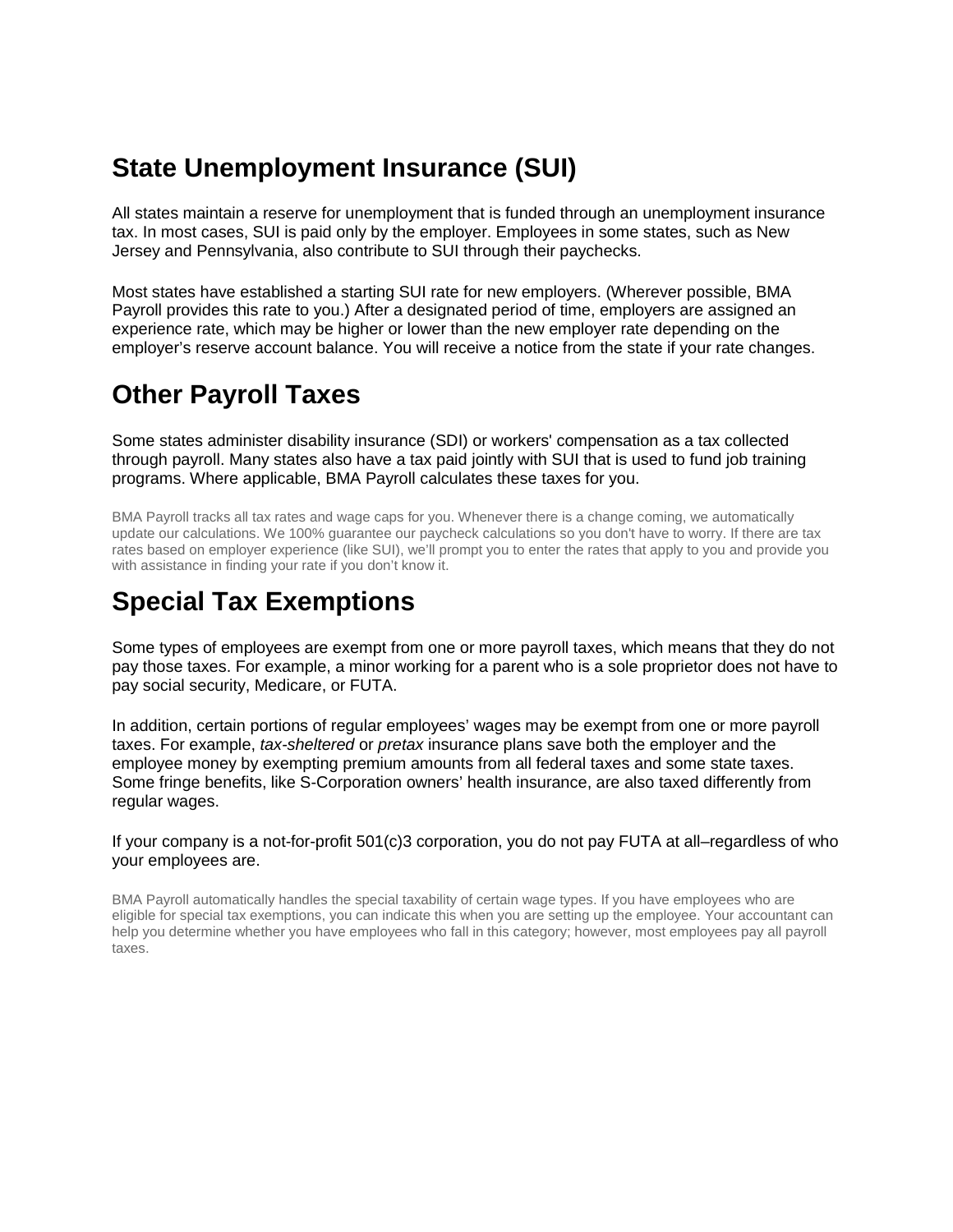## **Part II: Paying Taxes**

As an employer, you remit taxes to the IRS and to your state agencies either by paying electronically or by using a form provided by the tax agency. Before we cover the timing of tax deposit due dates or deposit frequency, we'll acquaint you with some common payroll terms.

#### *Constructive Receipt*

You become liable for payroll taxes on the date you pay your employees, regardless of when they did the work associated with that paycheck. This rule is known as *constructive receipt.* If you only pay employees on Fridays, you only report a tax liability on Fridays, even if employees earn wages every day of the week.

A common point of confusion is when work is performed in one tax period, but employees are paid in a different tax period. The IRS only tracks when employees are paid, not the span of time when the money is earned.

#### **Example:**

Tom's Market pays employees every two weeks. Employees receive a paycheck on January 6, 2017, which covers work performed during the pay period December 18–December 31st 2016. In which month does the tax liability for this payroll fall?

**Answer:** Tom's payroll is considered part of his January 2017 tax liability, even though the pay period fell completely in December 2016.

#### *Lookback Period*

This is a reference period used by the IRS to determine your federal tax payment due dates. The IRS evaluates your tax liability during this twelve-month period and determines whether you are a monthly or a semi-weekly depositor (see below) for the coming year.

Most new employers are monthly depositors.

#### *Deposit Period*

Refers to the span of time during which tax liabilities accumulate for each deposit due date.

#### *Payment Coupon*

The form with which a payroll deposit is submitted. When you pay electronically, you don't need a payment coupon.

Note: The IRS has eliminated and no longer accepts the Form 8109 and 8109-B tax payment coupons. All tax payments must be made through the Electronic Federal Tax Payment System (EFTPS).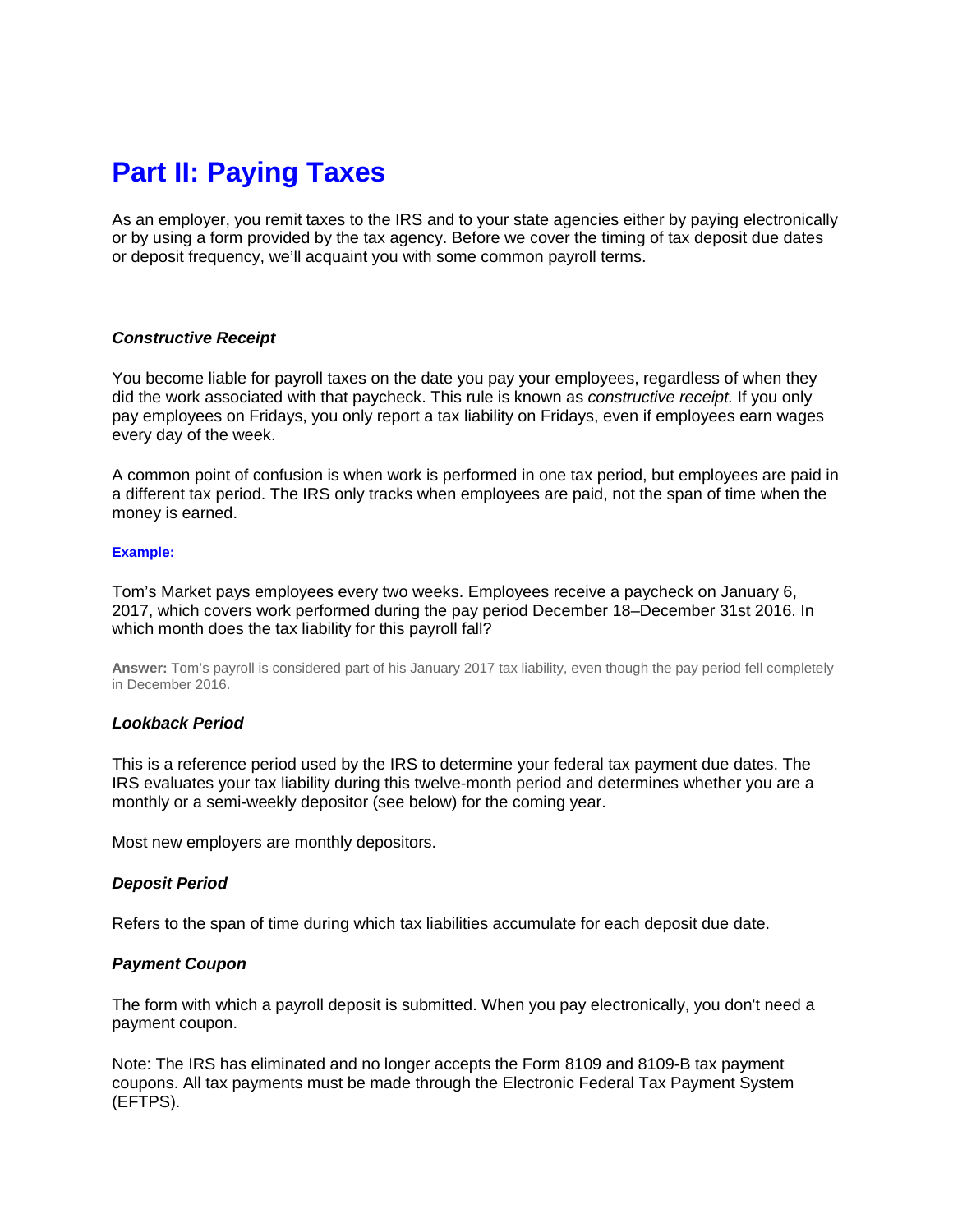## **Federal Tax Deposit Schedules**

The following deposit schedules apply to all federal taxes other than FUTA.

**Monthly depositors:** You are a federal monthly depositor in 2017 if your company's federal tax liability during the lookback period (7/1/15–6/30/16) was less than \$50,000. This is why all new employers are monthly depositors. Monthly depositors pay taxes for a given month by the 15th of the next month. For example, June taxes are due by July 15th. (However, if the 15th falls on a weekend or bank holiday, the taxes are due the next banking day.)

**Semi-weekly depositors:** If your lookback liability is greater than \$50,000, you are a semi-weekly depositor. You pay taxes three banking days after the end of any semi-weekly period in which you accrued a liability. The IRS divides the week into two periods: (1) Wednesday, Thursday, and Friday, and (2) Saturday, Sunday, Monday and Tuesday. Taxes accrued during the Wednesday–Friday period are due on the following Wednesday, and taxes accrued during the Saturday–Tuesday period are due on the following Friday.

In some cases, when a bank holiday (such as July 4th or Christmas) occurs during the week, semiweekly depositors have an extra day to make their tax payment.

You'll never have to keep track of tax due dates with BMA Payroll. Whenever you have taxes due, BMA Payroll sends you an email and puts an item on your To Do list so you know exactly what to do. However, if the government notifies you of a deposit schedule change, you will need to update this information with BMA Payroll.

#### *Exceptions to the Deposit Schedule Rules*

There are three main exceptions to the monthly and semi-weekly tax deposit requirements, as follows.

**Next-Day Deposit Rule:** If you accrue \$100,000 or more in federal tax liability at any point during a deposit period, you must remit taxes on the next banking day. This could result from a single payroll, or it could result from multiple payrolls within a single deposit period (month or semi-week). For example, if you are a monthly depositor and pay a one-time bonus to employees that results in more than \$100,000 in liability on a single day, you must pay the amount due immediately. You also become a semi-weekly depositor until your lookback liability falls below the \$50,000 threshold again.

BMA Payroll automatically updates your deposit frequency requirements whenever you hit the next-day threshold.

**Quarterly exemption:** If you owe less than \$2,500 in federal taxes for a quarter, you can choose to pay when you file your taxes at the end of the quarter (instead of making deposits during the quarter). If you're not sure how much your business will grow, you should make more frequent deposits: the IRS will assess penalties if you owe more than \$2500 at the end of a quarter and have not made tax deposits.

If you choose to make quarterly tax deposits but have \$2500 or more due in a quarter, we automatically update your deposit schedule to be monthly.

**Annual exemption:** If the IRS has notified you in writing that you are a 944 filer, and your total annual federal tax liability is less than \$2500, you can make your federal tax deposits annually. The 944 filing status is for very small employers who typically pay \$4000 or less in annual wages.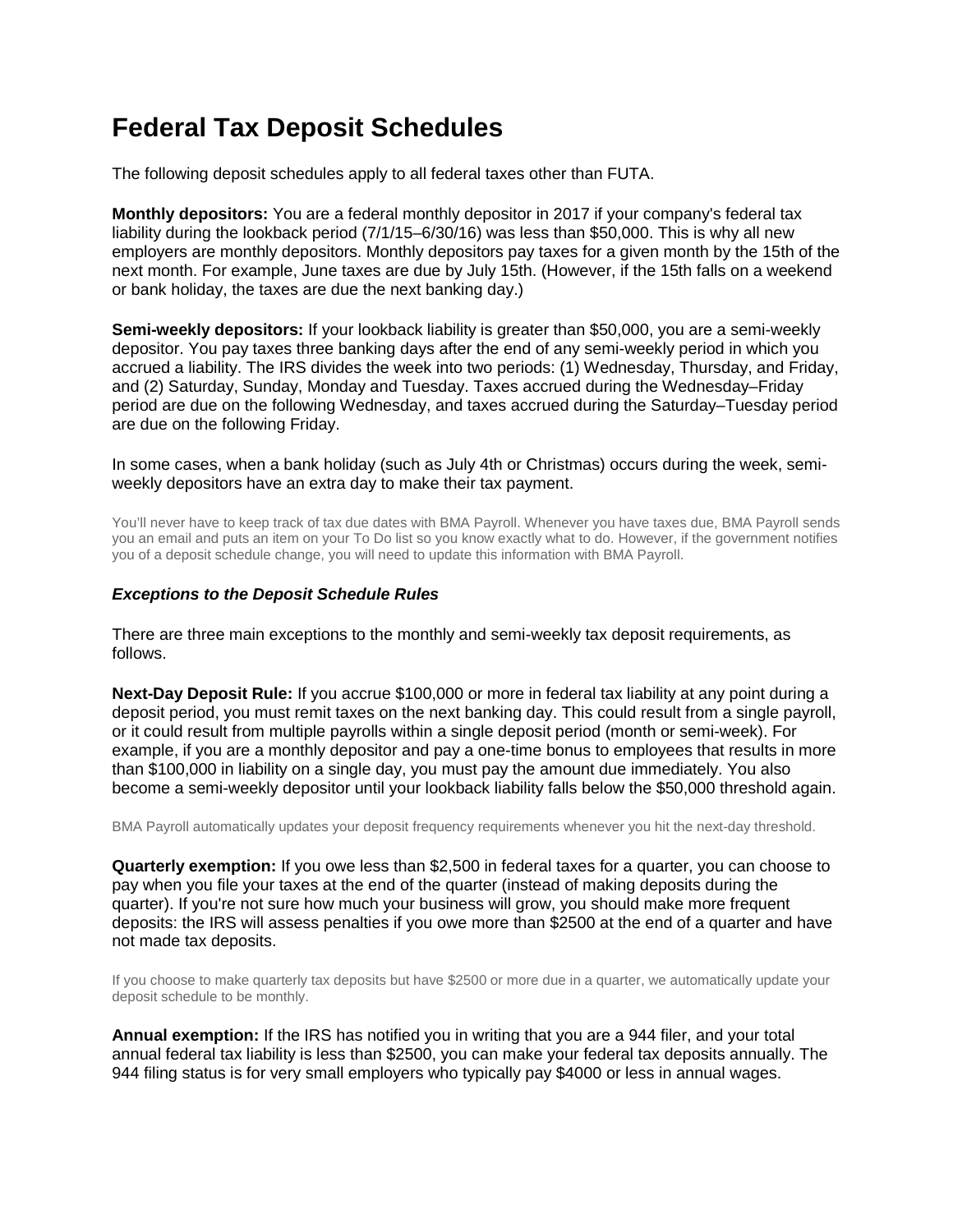### *Paying FUTA and SUI*

Unlike other federal taxes, FUTA (federal unemployment tax) is paid on the last day of the month following the end of each quarter:

- April 30 (for Q1)
- $\bullet$  July 31 (for Q2)
- October 31 (for Q3)
- January 31 (for Q4)

If you accrue less than \$500 of FUTA liability in a quarter, you do not need to make a deposit until the following quarter.

Like FUTA, SUI is also paid once per quarter to your state.

BMA Payroll keeps track of your total FUTA liability and prompts you to pay FUTA whenever you hit the \$500 threshold.

#### *State Withholding Schedules*

Like the IRS, states have established deposit schedules for paying income tax you've withheld from your employees' paychecks. When you register with the state revenue agency they notify you of your state deposit schedule.

Once you specify the deposit schedule in BMA Payroll, you don't have to worry about the complexity of these schedules. BMA Payroll tells you when and how much to deposit.

#### *State Unemployment Insurance*

Like FUTA, state unemployment insurance (SUI) taxes are remitted once a quarter, regardless of the employer's size. In addition, other taxes administered by the state's unemployment commission, such as New York's Reemployment tax, tend to be paid jointly with the SUI tax on a quarterly schedule. In states such as Florida and Nevada, where there are no state taxes withheld from employees' wages, SUI is the only payroll tax employers pay, so all employers pay taxes quarterly.

# **Part III: Payroll Tax Reporting and Forms**

Now that you've given all your employees accurate paychecks and paid all the payroll taxes you owe, you've got one more responsibility: filing tax forms. This section provides an overview of the types of form filings required of all employers.

BMA Payroll prompts you whenever you have a tax form filing due. Remember: you must file tax forms each quarter, and at year-end, even if you have already paid all the taxes you owe! It's very important to follow your BMA Payroll To Do list: if it's on there, it's something you need to do.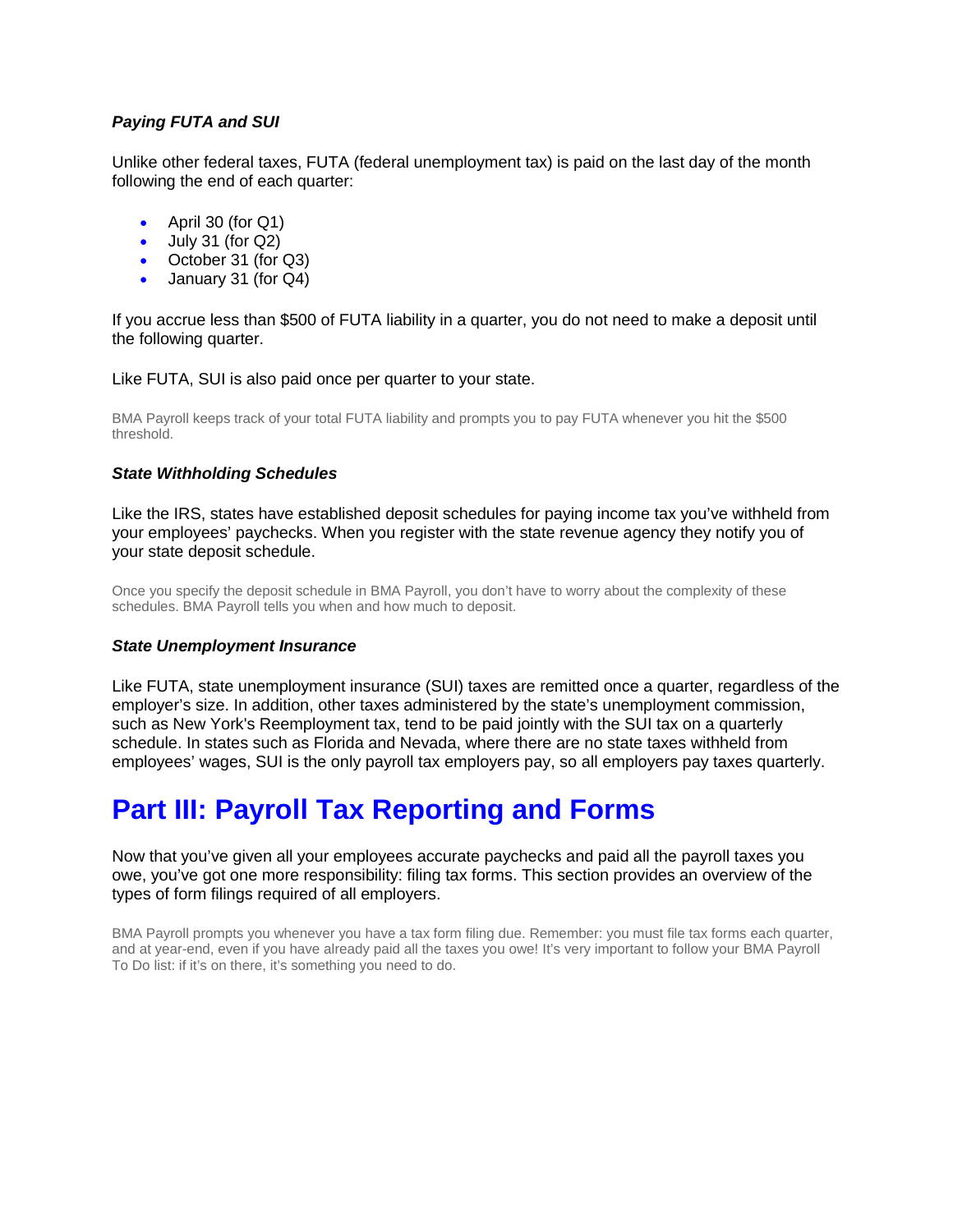## **Federal Forms**

**Form 941.** Most employers file this tax form every quarter with the IRS. It compares federal payroll taxes owed with taxes paid during the quarter to determine whether your payments were timely and whether you have a balance due.

**Form 944.** Employers who have received written notice from the IRS may file Form 944 annually instead of Form 941 each quarter. Like Form 941, it reports wages and calculates federal payroll tax liability. Most 944 filers also pay taxes once a year.

**Form 940.** All employers who pay FUTA file this tax form at year end with the IRS. Like Form 941, it compares FUTA tax liability with FUTA tax payments to determine whether your deposits were timely and whether you have a balance due.

**Form W-2.** All employers provide Form W-2 to each employee at year end as an earnings record for income tax filing purposes. You are also responsible for filing Form W-2 with the Social Security Administration.

BMA Payroll prepares all your federal tax forms for you. You can file Form 941 (or Form 944), Form 940, and Form W-2 electronically–with the click of a button. Or you can choose to file your 941 (or 944) and 940 on paper using our signature-ready forms.

## **State Forms**

**Wage Reports** report wages paid to each employee for a given quarter. They are sometimes combined with a quarterly *contribution* report that calculates SUI tax owed and is typically accompanied by the SUI payment at quarter end. Most states require both a wage report and a contribution report each quarter, either as separate forms or as a combined form. Many states also require a quarterly reconciliation for state income tax.

**Annual Reconciliations.** Some states require filing an annual reconciliation for income tax at the end of the year. This may or may not be accompanied by copies of employees' W-2's.

Cities, counties, or school districts that assess tax may also require quarterly or annual forms and may require copies of W-2's. Check with each agency to which you pay tax.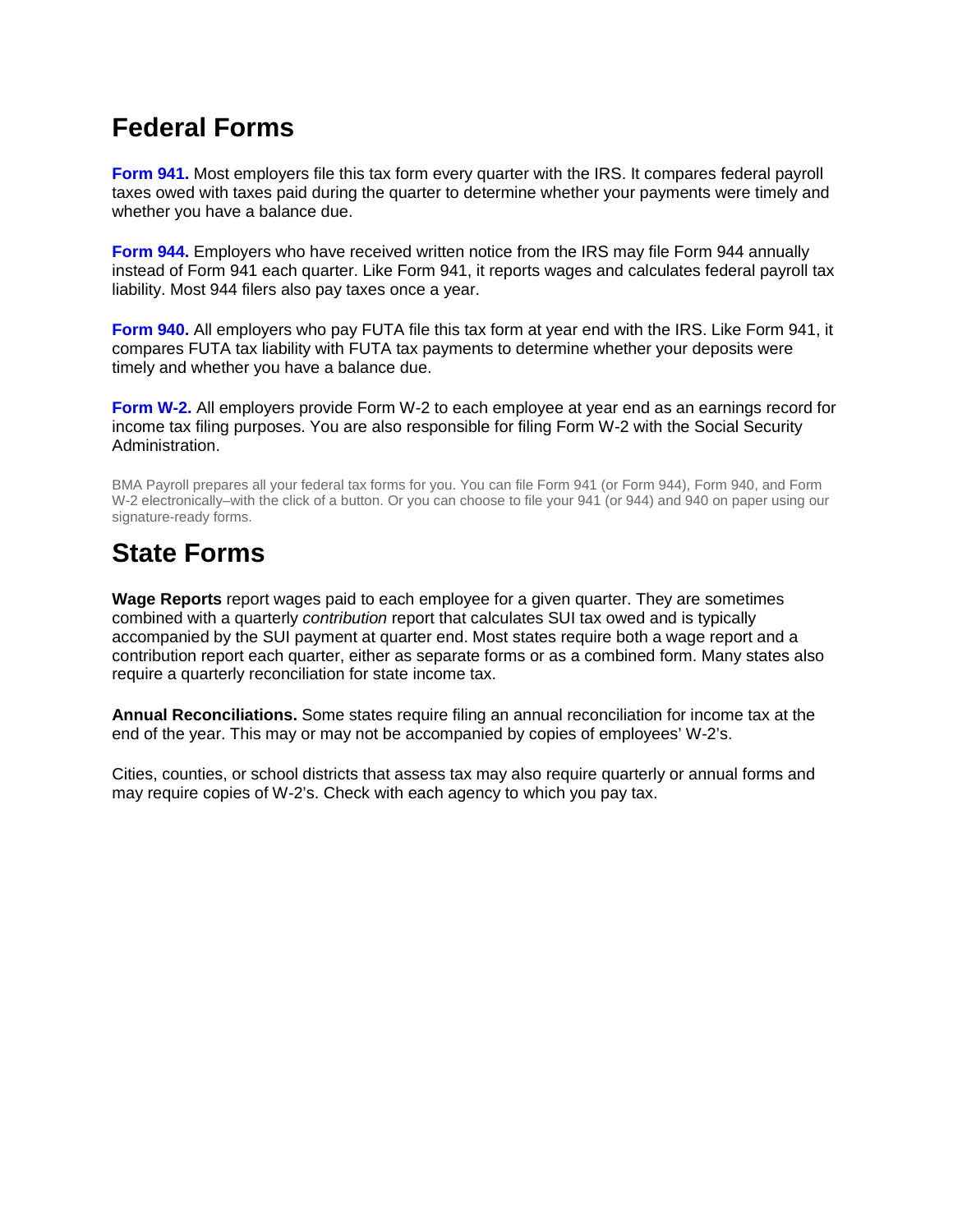# **Frequently Asked Questions**

Here are the most common questions we receive from new employers. If you have additional questions, please contact BMA Payroll Directly.

### **Q Do I need to register as an employer?**

**A** You must register with both the federal government and your state when you hire your first employee. When you register, you are assigned a federal employer identification number (FEIN) and usually, a state employer identification number (EIN). In some states, you register with both the state revenue agency and the unemployment insurance agency. When you set up your BMA Payroll account, we provide information and links to federal and state registration applications.

You won't need identification numbers until it's time to pay and file taxes, so you can run payroll before you receive your numbers. The fastest way to register and receive an FEIN is online.

### **Q How do I know how much to withhold?**

**A** Have each employee fill out a Form W-4 to tell you their status and allowances. As you set up each employee in BMA Payroll, you enter this information. BMA Payroll can now calculate withholding taxes. You may also withhold voluntary deductions, such as health insurance or retirement plans. BMA Payroll also supports involuntary deductions such as garnishments for which you receive a court order that explains the amount to withhold.

#### **Q Is my contractor really an employee?**

**A** The amount of control the employer has over the worker determines whether or not the worker is an employee or an independent contractor. If the employer controls what must be done and how the work gets done, and supplies the tools to complete the work, then the worker is an employee. If the worker controls how the work is to be done, the worker is self-employed. Self-employed workers usually provide their own tools and have independent businesses serving multiple clients. See IRS Publication 15, Circular E: Employer's Tax Guide for more information regarding whether a worker is an employee or a contractor. (The BMA Payroll Resources Help topic (Federal government resources) contains links to this publication.)

#### **Q As the owner of a business, am I considered to be an employee?**

**A** The owner, sole proprietor, or partner in a small business does not earn wages and is not considered an employee (some LLC members and S Corp owners are also not employees). Do not set up these individuals as employees in your BMA Payroll account. To confirm a worker's employment status, talk to your accountant or see IRS Publication 15, Circular E: Employer's Tax Guide (the BMA Payroll Resources/Federal Government Resources page contains links to this publication).

#### **Q What forms must I file?**

**A** BMA Payroll will let you know which federal and state payroll forms you must complete by adding them to your To Do list. You can check your To Do list at any time by clicking the "To Do" tab at the top of every page. In addition, BMA Payroll sends you an email reminder when it's time to file a form.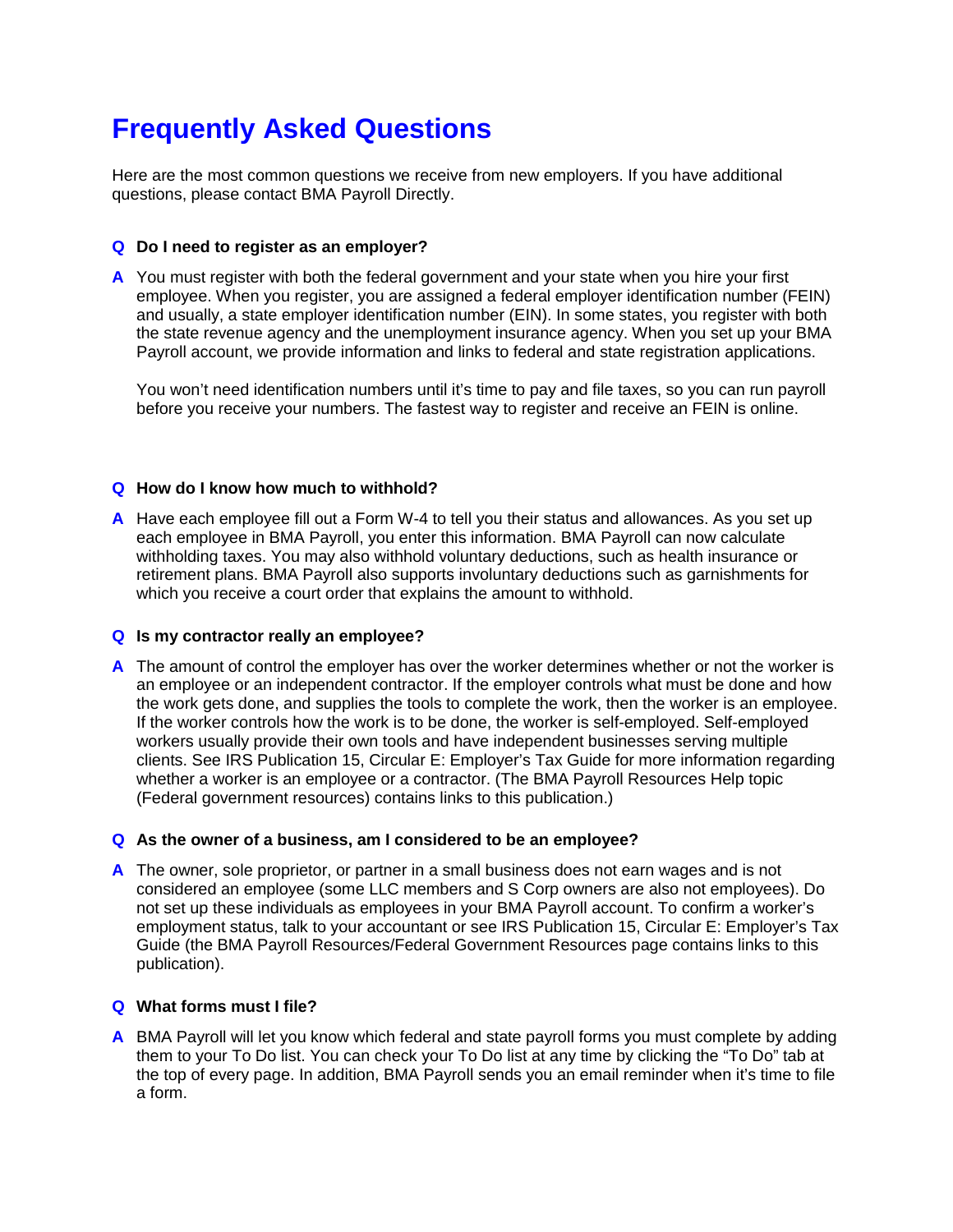BMA Payroll not only provides the necessary tax forms, we fill them out for you. You can look in the Taxes & Forms tab or click the name of the form on the To Do list. Often you can just print the form from the BMA Payroll site, sign it, and send it to the address we provide. (Some jurisdictions require that you use original, scannable forms. In these cases, BMA Payroll provides a worksheet to make it easy for you to copy your information to the original form. The worksheet provides the exact data you need to enter on each line of the form.)

In some localities, employers must file local tax forms (with school districts, health agencies, cities, or counties). BMA Payroll does not supply local tax forms.

### **Q When do I pay and file taxes?**

**A** BMA Payroll sends you an email whenever a tax must be deposited or a tax report filed. Each tax agency establishes deposit schedules for employers based upon the size of the employer's liability. Because you are a new employer, BMA Payroll knows the deposit schedules that apply to you. In addition to the email, you'll see your tax payments and filings on your BMA Payroll To Do list. (State taxes are included with BMA Payroll Enhanced only.)

#### **Q What is workers' compensation insurance and do I need it?**

**A** Workers' compensation is a state-administered program to pay for injuries that occur in the course of employment. Workers' compensation insurance is required for nearly all employers in all states. If you are a small business employer, consult your insurance broker.

It is very important that you have adequate workers' compensation insurance. Otherwise, if your employee is injured on the job, you may be personally liable–not only for the cost of medical treatment, but also for disability payments during the period in which the employee is unable to work. You can find what is required in your state. The BMA Payroll Resources/Federal Government Resources page provides a link to the state table on the Office of Workers' Compensation Programs Web site.

### **Glossary**

| <b>Term</b>                                                                              | <b>Definition</b>                                                                                                                                                                                                                                                                                                                                                          |  |
|------------------------------------------------------------------------------------------|----------------------------------------------------------------------------------------------------------------------------------------------------------------------------------------------------------------------------------------------------------------------------------------------------------------------------------------------------------------------------|--|
| <b>EIN (Employer</b><br><b>Identification</b><br><b>Number) or FEIN or</b><br><b>EAN</b> | A 9-digit number issued by the federal government that uniquely<br>identifies an employer. An EIN is required on all forms that you (as the<br>employer) file for an employee. Also known as FEIN (Federal Employer<br>Identification Number) or an EAN (Employer Account Number). To<br>apply for an EIN, go to the Taxes & Forms section of your BMA Payroll<br>account. |  |
| deposit schedule                                                                         | Tax agencies define when employers must deposit payroll taxes. New<br>employers typically are assigned to a less frequent schedule. The IRS,<br>for example, assigns new employers to a monthly schedule. State and                                                                                                                                                        |  |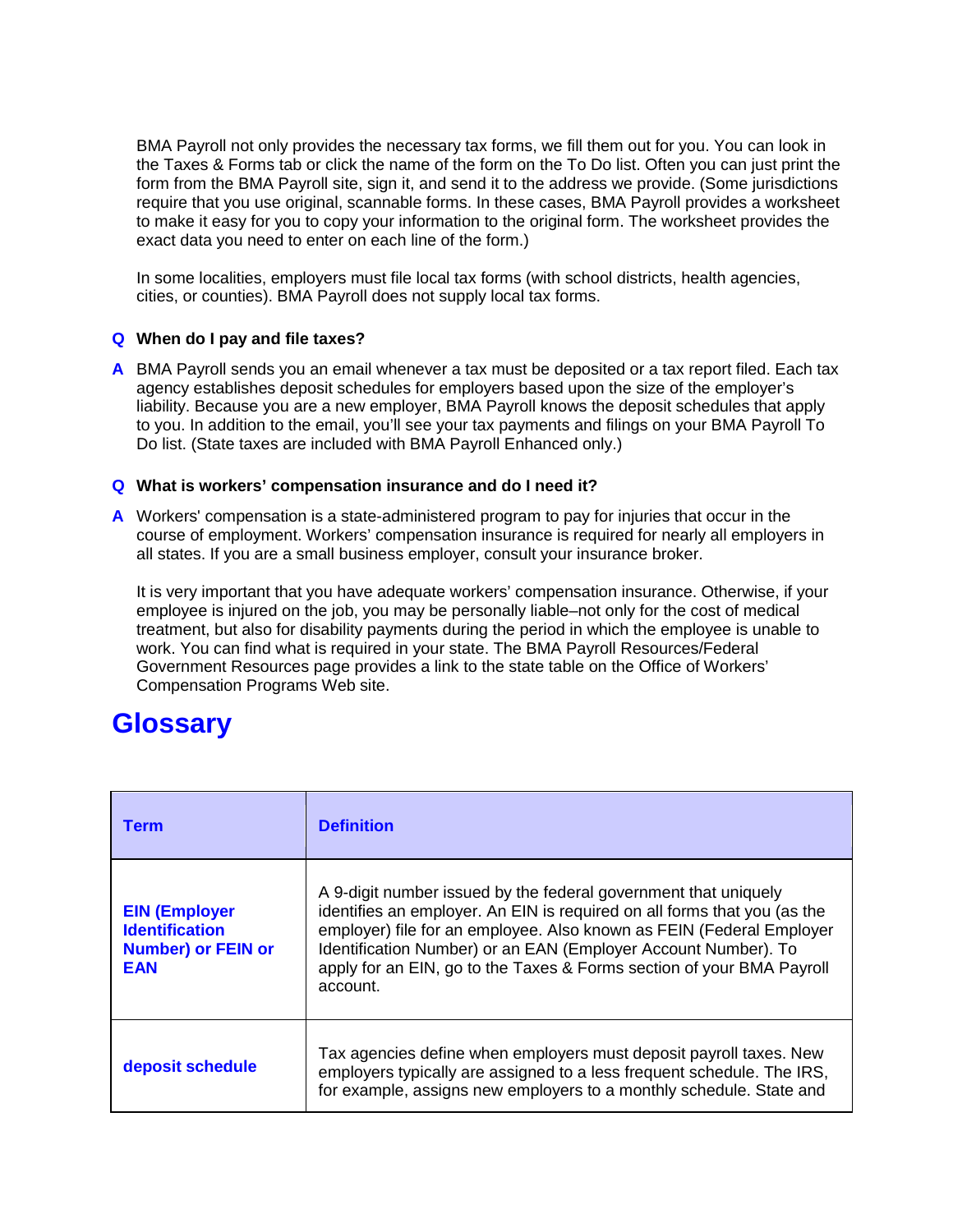|                                                                | local agencies define their own schedules and set their own thresholds.                                                                                                                                                                                                                                                                                                                                                                                                                                                                                                                                                                                                                                                          |  |
|----------------------------------------------------------------|----------------------------------------------------------------------------------------------------------------------------------------------------------------------------------------------------------------------------------------------------------------------------------------------------------------------------------------------------------------------------------------------------------------------------------------------------------------------------------------------------------------------------------------------------------------------------------------------------------------------------------------------------------------------------------------------------------------------------------|--|
| <b>Federal Insurance</b><br><b>Contributions Act</b><br>(FICA) | The federal Social Security and Medicare tax law. These taxes are paid<br>by both employee and employer and are all remitted to the federal<br>government at the same time.                                                                                                                                                                                                                                                                                                                                                                                                                                                                                                                                                      |  |
| <b>Federal</b><br><b>Unemployment Tax</b><br>(FUTA)            | The federal unemployment tax (generally, 0.6% of gross wages if paid<br>on time) paid by employers only; employees do not pay this tax.                                                                                                                                                                                                                                                                                                                                                                                                                                                                                                                                                                                          |  |
| filing name                                                    | The name under which you file your state and federal tax returns. The<br>filing name of a small business is whatever you specified when you<br>applied for your Federal Employer Identification Number (FEIN). The<br>government sent you a letter containing both your filing name and your<br>FEIN. Be sure you enter your filing name in BMA Payroll exactly the<br>way it appears on this letter from the government. (Your filing name also<br>appears in the booklet of tax payment coupons you receive from the<br>government.) Household employers: Your filing name is not necessarily<br>your legal name. For example, if you and your spouse file jointly, your<br>filing name might be Martha and George Washington. |  |
| $1-9$                                                          | Federal form I-9 is used to verify the eligibility of individuals for<br>employment. Employers must complete and keep on file an I-9 for each<br>employee. (You can print Form I-9 at the Taxes & Forms section.) Your<br>employee should provide the documents needed to verify eligibility. You<br>are required to keep your employee's completed I-9 form for your<br>records.                                                                                                                                                                                                                                                                                                                                                |  |
| <b>Medicare tax</b>                                            | Federal taxes for medical insurance. Employers pay 1.45% on all<br>wages the employee earns. Employees pay 1.45% on wages earned up<br>to \$200,000. Employees pay 2.35% on wages earned over \$200,000.<br>(The employer portion of the Medicare tax is not be subject to the<br>Additional Medicare tax.)                                                                                                                                                                                                                                                                                                                                                                                                                      |  |
| Non-profit (501c3)<br>corporations                             | Non-profit corporations that qualify under the federal 501c3 provision of<br>the tax code are exempt from FUTA and can be exempt from income<br>taxes. Non-profit organizations may be able to choose a reimbursable<br>status for SUI. See IRS Publication 557 Tax Exempt Status for Your<br>Organization. You can specify in BMA Payroll that your employees are<br>exempt from taxes.                                                                                                                                                                                                                                                                                                                                         |  |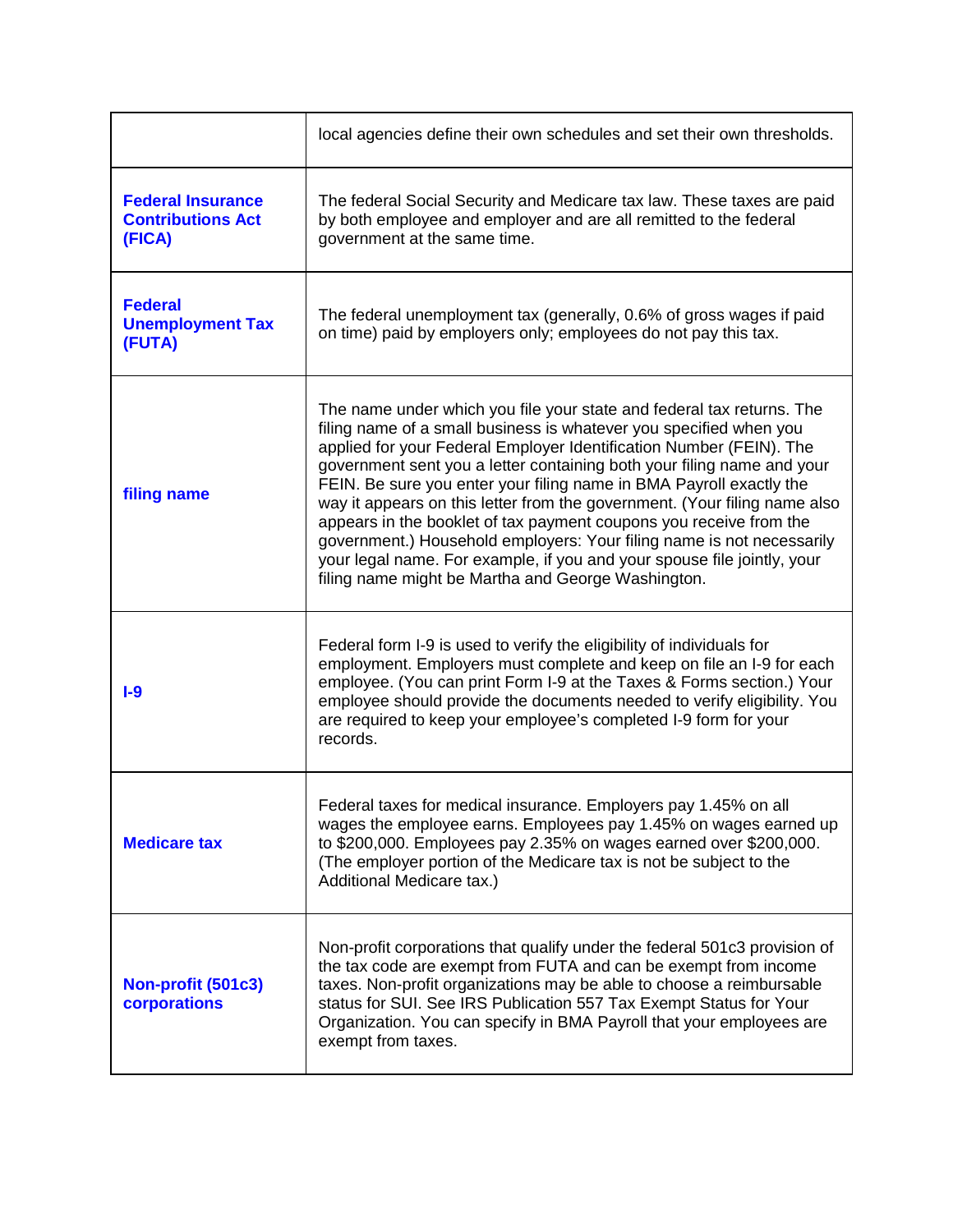| <b>Personal Income Tax</b><br>(PIT) wages                         | All wages paid during the specified period that are subject to federal,<br>state, or local personal income tax (PIT) even if no PIT was withheld<br>(states may have other names or abbreviations for personal income<br>$\text{tax}$ ).                                                                                                                                                                                                                                                                                                                                                                                                                                                                                                                                                                                                                                                                                   |
|-------------------------------------------------------------------|----------------------------------------------------------------------------------------------------------------------------------------------------------------------------------------------------------------------------------------------------------------------------------------------------------------------------------------------------------------------------------------------------------------------------------------------------------------------------------------------------------------------------------------------------------------------------------------------------------------------------------------------------------------------------------------------------------------------------------------------------------------------------------------------------------------------------------------------------------------------------------------------------------------------------|
| <b>Personal Income Tax</b><br>(PIT) withholding                   | A payroll tax for a federal, state, county, or city. Local agencies may or<br>may not require an employer to withhold PIT from a household<br>employee's wages.                                                                                                                                                                                                                                                                                                                                                                                                                                                                                                                                                                                                                                                                                                                                                            |
| <b>Social Security tax</b>                                        | Federal taxes for old age, survivors, and disability insurance. The<br>employee pays 6.2% and the employer pays 6.2% for a total of 12.4%<br>on wages up to \$127,200 (in 2017).                                                                                                                                                                                                                                                                                                                                                                                                                                                                                                                                                                                                                                                                                                                                           |
| <b>State Disability</b><br><b>Insurance Tax (SDI)</b>             | A state payroll tax withheld from your employees' wages to provide<br>benefit payments in case they are not able to work as a result of a non-<br>occupational illness or injury. States set SDI rates.                                                                                                                                                                                                                                                                                                                                                                                                                                                                                                                                                                                                                                                                                                                    |
| <b>SUI (State</b><br><b>Unemployment</b><br><b>Insurance) Tax</b> | A payroll tax used to pay benefits to workers who are unemployed and<br>qualify for unemployment insurance benefits. Typically, a state has one<br>rate for new employers and lower or higher rates for employers who<br>have a track record for paying taxes and for claims. For example, the<br>SUI tax rate for new employers in California is 3.4% for the first three<br>years. In following years, the tax rate will change depending on: (1) the<br>average payroll for the previous three years, (2) how much you paid in<br>SUI taxes, and (3) how much money has been paid and charged to your<br>SUI reserve account for unemployment insurance benefits for people<br>who no longer work for you.<br>Your rate may change based on the experience rate, which includes<br>business climate factors as well as your own record and that of other<br>employers. In some states, the SUI rate can change midyear. |
| wage cap                                                          | Some taxes are paid only up to a specific amount of yearly wages. For<br>example, in 2017, employees (and employers) pay Social Security tax<br>only on their first \$127,200 of wages. FUTA taxes are paid only on the<br>first \$7,000 earned annually by each employee. Not all taxes are wage-<br>capped, and wage caps vary from tax to tax. BMA Payroll accounts for<br>all wage caps when calculating taxes. Agencies re-evaluate wage caps<br>annually and send you a notice when the cap changes.                                                                                                                                                                                                                                                                                                                                                                                                                 |
| $W-2$                                                             | Form W-2 is a federal form completed by employers to show an<br>employee's total income and withholding for the year. BMA Payroll                                                                                                                                                                                                                                                                                                                                                                                                                                                                                                                                                                                                                                                                                                                                                                                          |